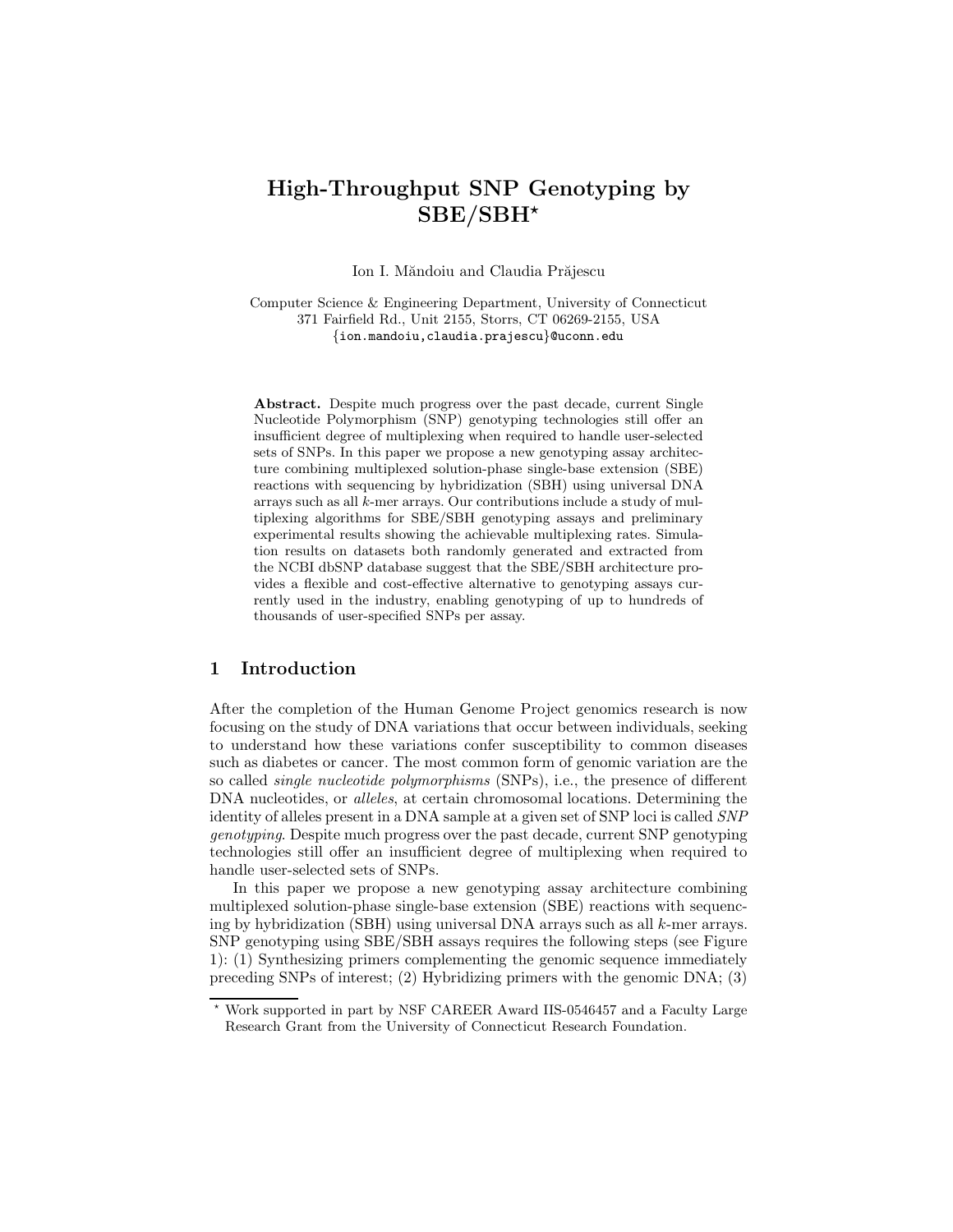

Fig. 1. SBE/SBH assay: (a) Primers complementing genomic sequence upstream of each SNP locus are mixed in solution with the genomic DNA sample. (b) Temperature is lowered allowing primers to hybridize to the genomic DNA. (c) Polymerase enzyme and dideoxynucleotides labeled with 4 different fluorescent dyes are added to the solution, causing each primer to be extended by a nucleotide complementing the SNP allele. (d) Extended primers are hybridized to a universal DNA array (an all k-mer array for  $k=2$  is shown). SNP genotypes are determined by analyzing the resulting hybridization pattern.

Extending each primer by a single base using polymerase enzyme and dideoxynucleotides labeled with 4 different fluorescent dyes; and finally (4) Hybridizing extended primers to a universal DNA array and determining the identity of the bases that extend each primer by hybridization pattern analysis.

Although both SBE and SBH are well-established techniques, their combination in the context of SNP genotyping has not been explored thus far. The most closely related genotyping assay is the generic Polymerase Extension Assay (PEA) recently proposed in [1]. In PEA, short amplicons containing the SNPs of interest are hybridized to an all  $k$ -mers array of *primers* that are subsequently extended via single-base extension reactions. Hence, in PEA the SBE reactions take place on solid support, similar to arrayed primer extension (APEX) assays which use SNP specific primers spotted on the array [2].

As the SBH multiplexing technique of [3], the SBE/SBH assay leads to high array probe utilization since we hybridize to the array a large number of short extended primers. However, the main power of the method lies in the fact that the sequences of the labeled oligonucleotides hybridized to the array are a priori known (up to the identity of extending nucleotides). While genotyping with SBE/SBH assays uses similar general principles as the PEA assays proposed in [1], there are also significant differences. A major advantage of SBE/SBH is the much shorter length of extended primers compared to that of PCR amplicons used in PEA. A second advantage is that all probes hybridizing to an extended primer are informative in SBE/SBH assays, regardless of array probe length; in contrast, only probes hybridizing with a substring containing the SNP site are informative in PEA assays. As shown by the experimental results in Section 4 these advantages translate into an increase by orders of magnitude in multiplexing rate compared to the results reported in [1]. We further note that PEA's effectiveness crucially depends on the ability to amplify very short genomic fragments spanning the SNP loci of interest. This limits the achievable degree of multiplexing in PCR amplification, making PCR amplification the main bottleneck for PEA assays. Full flexibility in picking PCR primers is preserved in SBE/SBH assays.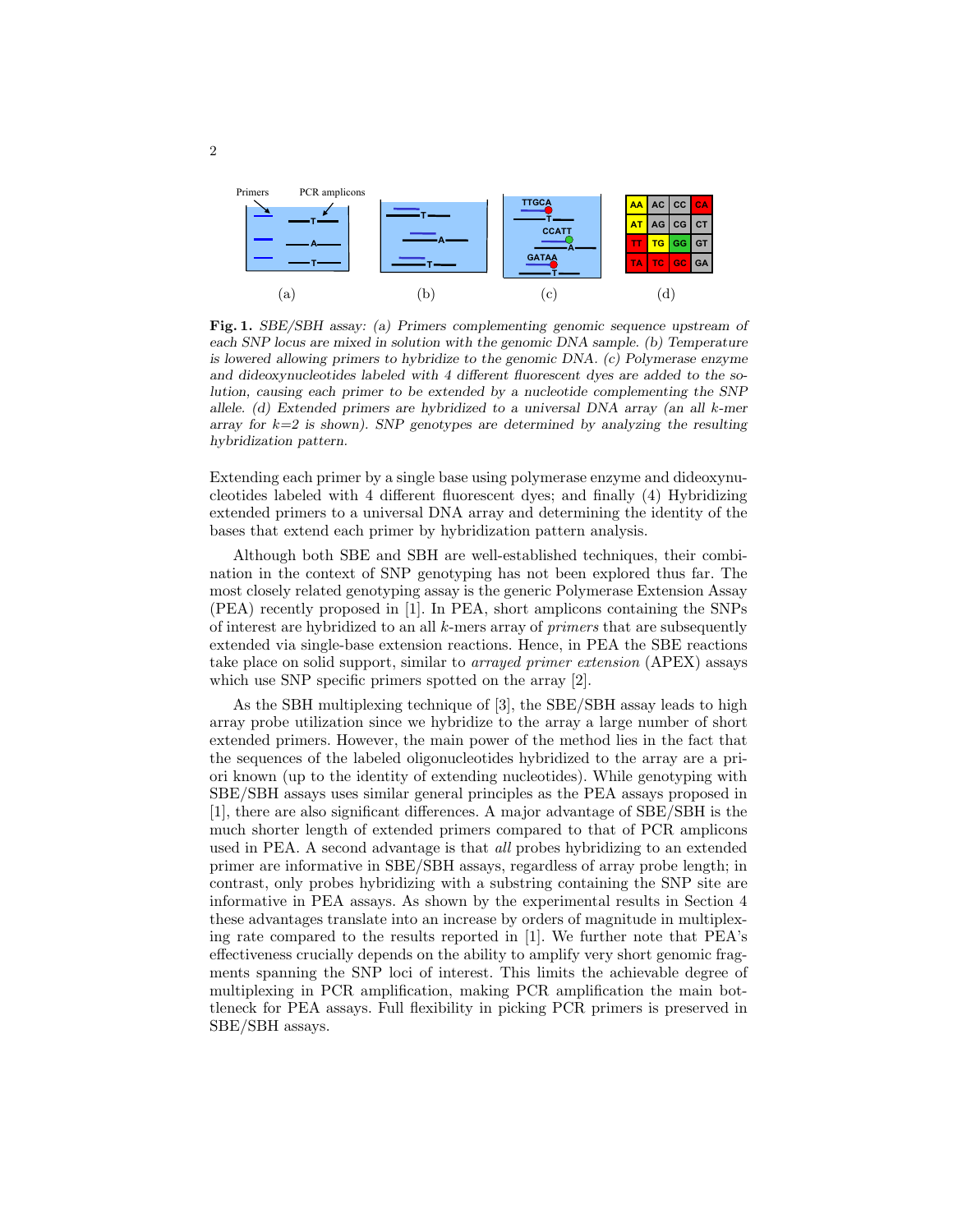The rest of the paper is organized as follows. In Section 2 we formalize two computational problems that arise in genotyping large sets of SNPs using SBE/SBH assays: the problem of partitioning a set of SNPs into the minimum number of "decodable" subsets, i.e., subsets of SNPs that can be unambiguously genotyped using a single SBE/SBH assay, and that of finding a maximum decodable subset of a given set of SNPs. We also establish hardness results for the latter problem. In Section 3 we propose several efficient heuristics. Finally, in Section 4 we present experimental results on both randomly generated datasets and instances extracted from the NCBI dbSNP database. Our results suggest that the SBE/SBH architecture provides a flexible and cost-effective alternative to genotyping assays currently used in the industry, enabling genotyping of up to hundreds of thousands of user-selected SNPs per assay.

## 2 Problem Formulations and Complexity

A set of SNP loci can be unambiguously genotyped by SBE/SBH if every combination of SNP genotypes yields a different hybridization pattern (defined as the vector of dye colors observed at each array probe). To formalize the requirements of unambiguous genotyping, let us first consider a simplified SBE/SBH assay consisting of four parallel single-color SBE/SBH reactions, one for each possible SNP allele. Under this scenario, only one type of dideoxynucleotide is added to each SBE reaction, corresponding to the Watson-Crick complement of the tested SNP allele. Therefore, a primer is extended in such a reaction if the tested allele is present at the SNP locus probed by the primer, and is left un-extended otherwise.

Let  $P$  be the set of primers used in a single-color SBE/SBH reaction involving dideoxynucleotide  $e \in \{A, C, G, T\}$ . From the resulting hybridization pattern we must be able to infer for every  $p \in \mathcal{P}$  whether or not p was extended by e. The extension of  $p$  by  $e$  will result in a fluorescent signal at all array probes that hybridize with pe. However, some of these probes can give a fluorescent signal even when  $p$  is not extended by  $e$ , due to hybridization to other extended primers. Since in the worst case all other primers are extended, it must be the case that at least one of the probes that hybridize to pe does not hybridize to any other extended primer.

Formally, let  $X \subset \{A, C, G, T\}^*$  be the set of array probes. For every string  $y \in \{A, C, G, T\}^*$ , let the spectrum of y in X, denoted  $Spec_X(y)$ , be the set of probes of  $X$  that hybridize with  $y$ . Under the assumption of perfect hybridization,  $Spec_X(y)$  consists of those probes of X that are reverse Watson-Crick complements of substrings of y. Then, a set of primers  $P$  is said to be *decodable* with respect to extension e if and only if, for every  $p \in \mathcal{P}$ ,

$$
Spec_X(pe) \setminus \bigcup_{p' \in \mathcal{P} \setminus \{p\}} Spec_X(p'e) \neq \emptyset
$$
 (1)

Decoding constraints (1) can be directly extended to 4-color SBE/SBH experiments, in which each type of extending base is labeled by a different fluorescent dye. As before, let P be the set of primers, and, for each primer  $p \in \mathcal{P}$ ,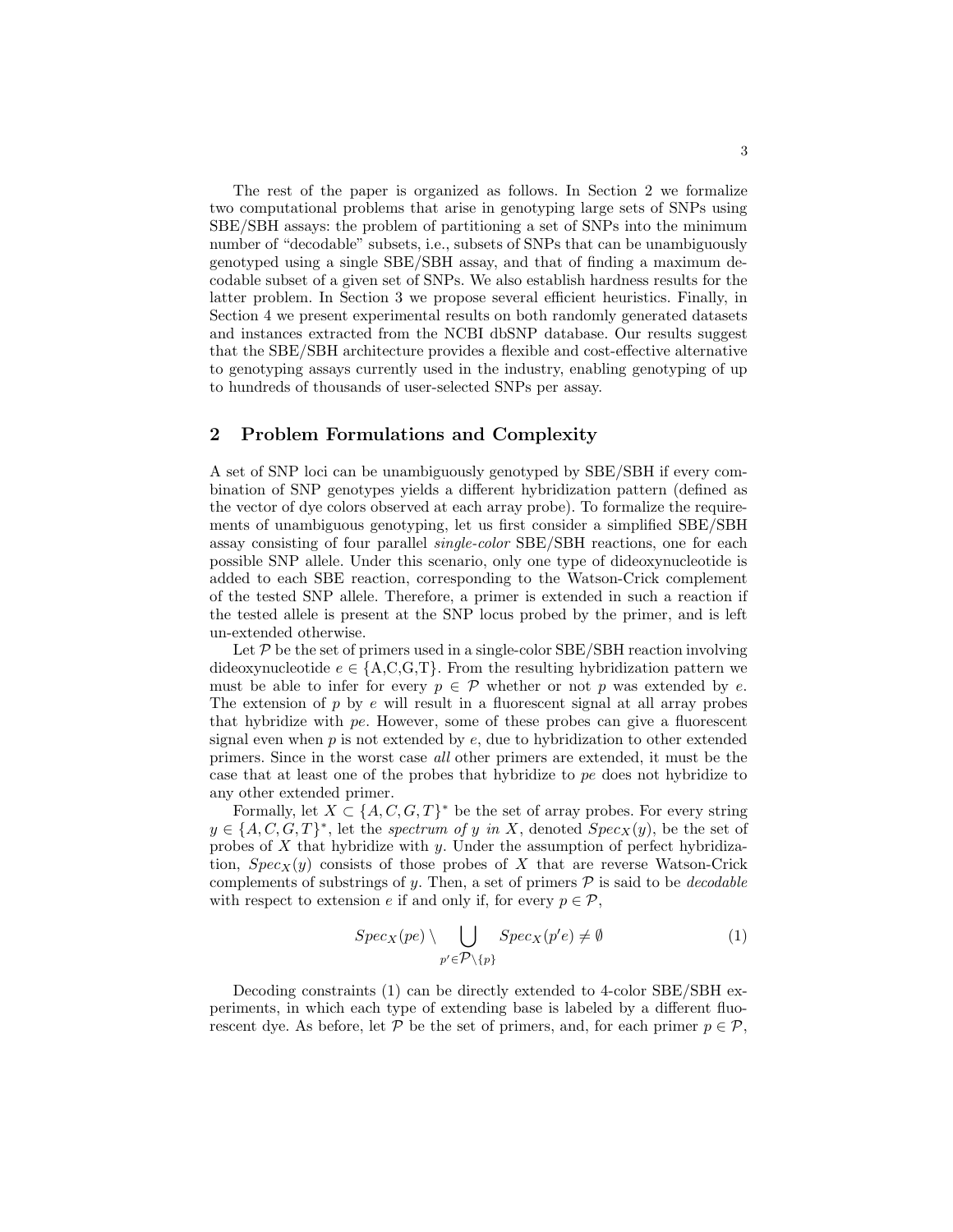let  $E_p \subseteq \{A, C, G, T\}$  be the set of possible extensions of p, i.e., Watson-Crick complements of corresponding SNP alleles. If we assume that any combination of dyes can be detected at an array probe location, unambiguous decoding is guaranteed if, for every  $p \in \mathcal{P}$  and every extending nucleotide  $e \in E_p$ ,

$$
Spec_X(pe) \setminus \bigcup_{p' \in \mathcal{P} \setminus \{p\}, e \in E_{p'}} Spec_X(p'e) \neq \emptyset
$$
 (2)

In the following, we refine (2) to improve practical reliability of SBE/SBH assays. More precisely, we impose additional constraints on the set of probes considered to be informative for each SNP allele. First, to enable reliable genotyping of genomic samples that contain SNP alleles at very different concentrations (as a result of uneven efficiency in the PCR amplification step or of pooling DNA from different individuals), we require that a probe that is informative for a certain SNP locus must not hybridize to primers corresponding to different SNP loci, *regardless of their extension*. Second, since recent studies by Naef et al. [4] suggest that fluorescent dyes can significantly interfere with oligonucleotide hybridization on solid support, possibly destabilizing hybridization to a complementary probe on the array, in this paper we use a conservative approach and require that each probe that is informative for a certain SNP allele must hybridize to a strict substring of the corresponding primer. On the other hand, informative probes are still required not to hybridize with any other extended primer, even if such hybridizations involve fluorescently labeled nucleotides. Finally, we introduce a *decoding redundancy* parameter  $r \geq 1$ , and require that each SNP have at least  $r$  informative probes. Such a redundancy constraint facilitates reliable genotype calling in the presence of hybridization errors. Clearly, the larger the value of r, the more hybridization errors that can be tolerated. If a simple majority voting scheme is used for making allele calls, the assay can tolerate up to  $|r/2|$  hybridization errors involving the r informative probes of each SNP.

The refined set of constraints is captured by the following definition, where, for every primer  $p \in \{A, C, G, T\}^*$  and set of extensions  $E \subseteq \{A, C, G, T\}$ , we let  $Spec_X(p, E) = \bigcup_{e \in E} Spec_X(pe)$ .

**Definition 1.** A set of primers  $P$  is said to be strongly r-decodable with respect to extension sets  $E_p$ ,  $p \in \mathcal{P}$ , if and only if, for every  $p \in \mathcal{P}$ ,

$$
\left| Spec_X(p) \setminus \bigcup_{p' \in \mathcal{P} \setminus \{p\}} Spec_X(p', E_{p'}) \right| \ge r \tag{3}
$$

Note that testing whether or not a given set of primers is strongly  $r$ -decodable can be easily accomplished in time linear in the total length of the primers.

For each SNP locus there are typically two different SBE primers that can be used for genotyping (one from each strand). As shown in [5] for the case of SNP genotyping using tag arrays, exploiting this degree of freedom significantly increases achievable multiplexing rates. Therefore, we next extend our Definition 1 to capture this degree of freedom. Let  $P_i$  be the pool of primers that can be used to genotype the SNP at locus  $i$ . Similarly to Definition 1, we have: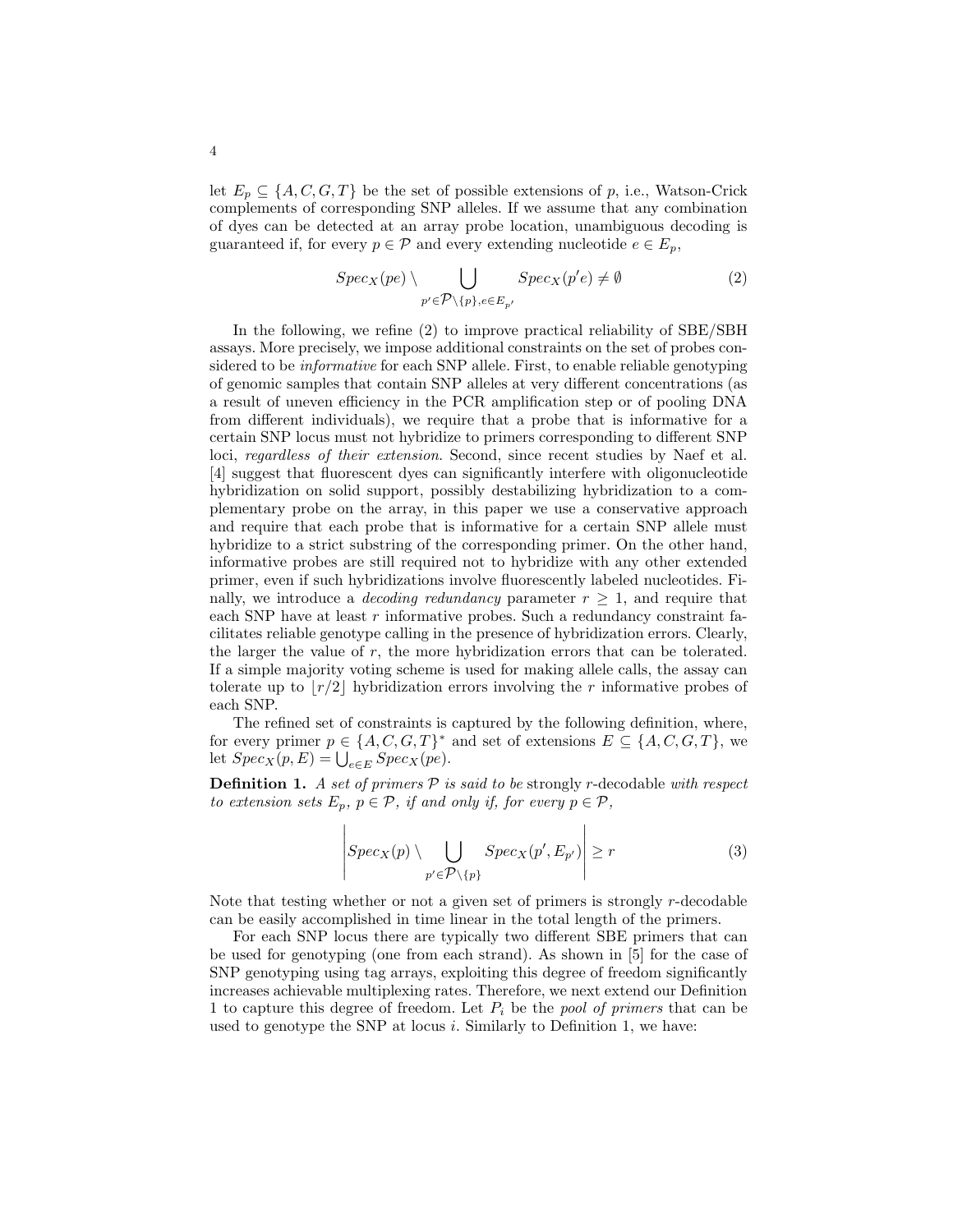**Definition 2.** A set of primer pools  $\mathcal{P} = \{P_1, \ldots, P_n\}$  is said to be strongly rdecodable if and only if there is a primer  $p_i$  in each pool  $P_i$  such that  $\{p_1, \ldots, p_n\}$ is strongly r-decodable with respect to extension sets  $E_{p_i}$ ,  $i = 1, \ldots, n$ .

Primers  $p_i$  in Definition 2 are called the *representative primers* of the pools in P, respectively.

Genotyping a large set of SNPs will, in general, require more than one SBE/SBH assay. This rises the problem of partitioning a given set of SNPs into the smallest number of subsets that can each be genotyped using a single SBE/SBH assay, which is formulated as follows:

Minimum Pool Partitioning Problem (MPPP): Given primer pools  $P =$  $\{P_1, \ldots, P_n\}$ , associated extension sets  $E_p$ ,  $p \in \bigcup_{i=1}^n P_i$ , probe set X, and redundancy r, find a partitioning of  $P$  into the minimum number of strongly rdecodable subsets.

A natural strategy for solving MPPP, similar to the well-known greedy algorithm for the set cover problem, is to find a maximum strongly  $r$ -decodable subset of pools, remove it from  $P$ , and then repeat the procedure until no more pools are left in  $\mathcal{P}$ . This greedy strategy for solving MPPP has been shown to empirically outperform other algorithms for solving the similar partitioning problem for PEA assays [1]. In the case of SBE/SBH, the optimization involved in the main step of the greedy strategy is formalized as follows:

Maximum r-Decodable Pool Subset Problem (MDPSP): Given primer pools  $P = \{P_1, \ldots, P_n\}$ , associated extension sets  $E_p$ ,  $p \in \bigcup_{i=1}^n P_i$ , probe set X, and redundancy r, find a strongly r-decodable subset  $\mathcal{P}' \subseteq \mathcal{P}$  of maximum size.

**Theorem 1.** MDPSP is NP-hard, even when restricted to instances with  $r = 1$ and  $|P| = 1$  for every  $P \in \mathcal{P}$ .

Theorem 1 is proved by reduction from the Maximum Induced Matching (MIM) problem in bipartite graphs (see [6] for details). Since the reduction preserves the size of the optimal solution, it follows that any hardness of approximation result for the latter problem also holds for MDPSP. From the hardness result in [7] we get:

Theorem 2. It is NP-hard to approximate MDPSP within a factor of 6600/6659, even when restricted to instances with  $r = 1$  and  $|P| = 1$  for every  $P \in \mathcal{P}$ .

#### 3 Algorithms

In this section we describe three heuristic approaches to MDPSP. The first one is a naive greedy algorithm that sequentially evaluates the primers in arbitrary order. The algorithm picks a primer p to be the representative of pool  $P \in \mathcal{P}$ if  $p$  together with the representatives already picked satisfy condition  $(3)$ . The other two algorithms are inspired by the Min-Greedy algorithm in [7], which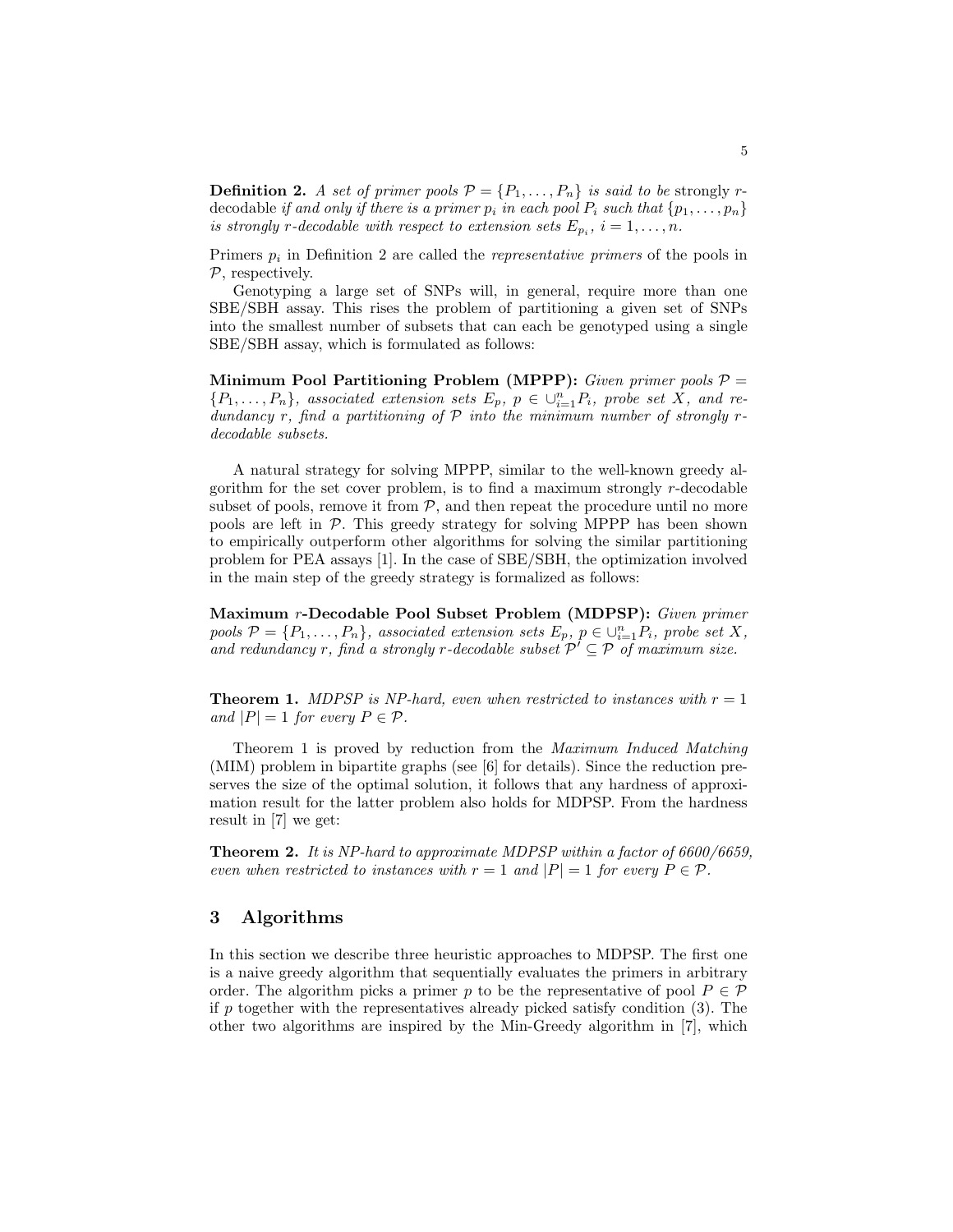approximates MIM in d-regular graphs within a factor of  $d-1$ . For the MIM problem, the Min-Greedy algorithm picks at each step a vertex  $u$  of minimum degree and a vertex  $v$ , which is a minimum degree neighbor of  $u$ . All the neighbors of u and v are deleted and the edge  $(u, v)$  is added to the induced matching. The algorithm stops when the graph becomes empty.

Each instance of MDPSP can be represented as a bipartite hybridization graph  $G = ((\bigcup_{i=1}^{n} P_i) \cup X, E)$ , with the left side containing all primers in the given pools and the right side containing the array probes, i.e.,  $X$ . There is an edge between primer p and probe  $x \in X$  iff  $x \in Spec_X(p,E_n)$ . As discussed in Section 2, we distinguish between the hybridizations that involve the extending nucleotides and those that do not. Thus, for every primer p, we let  $N^+(p)$  =  $Spec_X(p)$  and  $N^-(p) = Spec_X(p, E_p) \setminus Spec_X(p)$ . Similarly, for each probe  $x \in$ X, we let  $N^+(x) = \{p \mid x \in N^+(p)\}\$ and  $N^-(x) = \{p \mid x \in N^-(p)\}.$ 

We considered two versions of the Min-Greedy algorithm when run on the bipartite hybridization graph, depending on the side from which the minimum degree vertex is picked. In the first version, referred to as MinPrimerGreedy, we pick first a minimum degree node from the primers side, while in the second version, referred to as MinProbeGreedy, we pick first a minimum degree node from the probes side. Thus, MinPrimerGreedy greedy picks at each step a minimum degree primer p and pairs it with a minimum degree probe  $x \in N^+(p)$ . Min-ProbeGreedy greedy, selects at each step a minimum degree probe x and pairs it with a minimum degree primer p in  $N^+(x)$ . In both algorithms, all neighbors of p and x and their incident edges are removed from  $G$ . Also, at each step, the algorithms remove all vertices u, for which  $N^+(u) = \emptyset$ . These deletions ensure that the primers  $p$  selected at each step satisfy condition  $(3)$ . Both algorithms stop when the graph becomes empty.

As described so far, the MinPrimerGreedy and MinProbeGreedy algorithms work when each pool contains only one primer and when the redundancy is 1. We extended the two variants to handle pools of size greater than 1 by simply removing from the graph all primers  $p' \in P \setminus \{p\}$  when picking primer p from pool  $P$ . If the redundancy  $r$  is greater than 1, then whenever we pick a primer p, we also pick it's r probe neighbors from  $N^+(p)$  with the smallest degrees (breaking ties arbitrarily). The primer neighbors of all these  $r$  probes will then be deleted from the graph. Moreover, the algorithm maintains the invariant that  $|N^+(p)| \geq r$  for every primer p and  $|N^+(x)| \geq 1$  for every probe x by removing primers/probes for which the degree decreases below these bounds. Full pseudocode and efficient implementation details for proposed algorithms are available in [6].

### 4 Experimental Results

We performed experiments with two types of array probe sets. First, we used probe sets containing all  $k$ -mers, for k between 8 and 10. All  $k$ -mer arrays are well studied in the context of sequencing by hybridization. However, a major drawback of all  $k$ -mer arrays is that the  $k$ -mers have a wide range of melting temperatures, making it difficult to ensure reliable hybridization results. For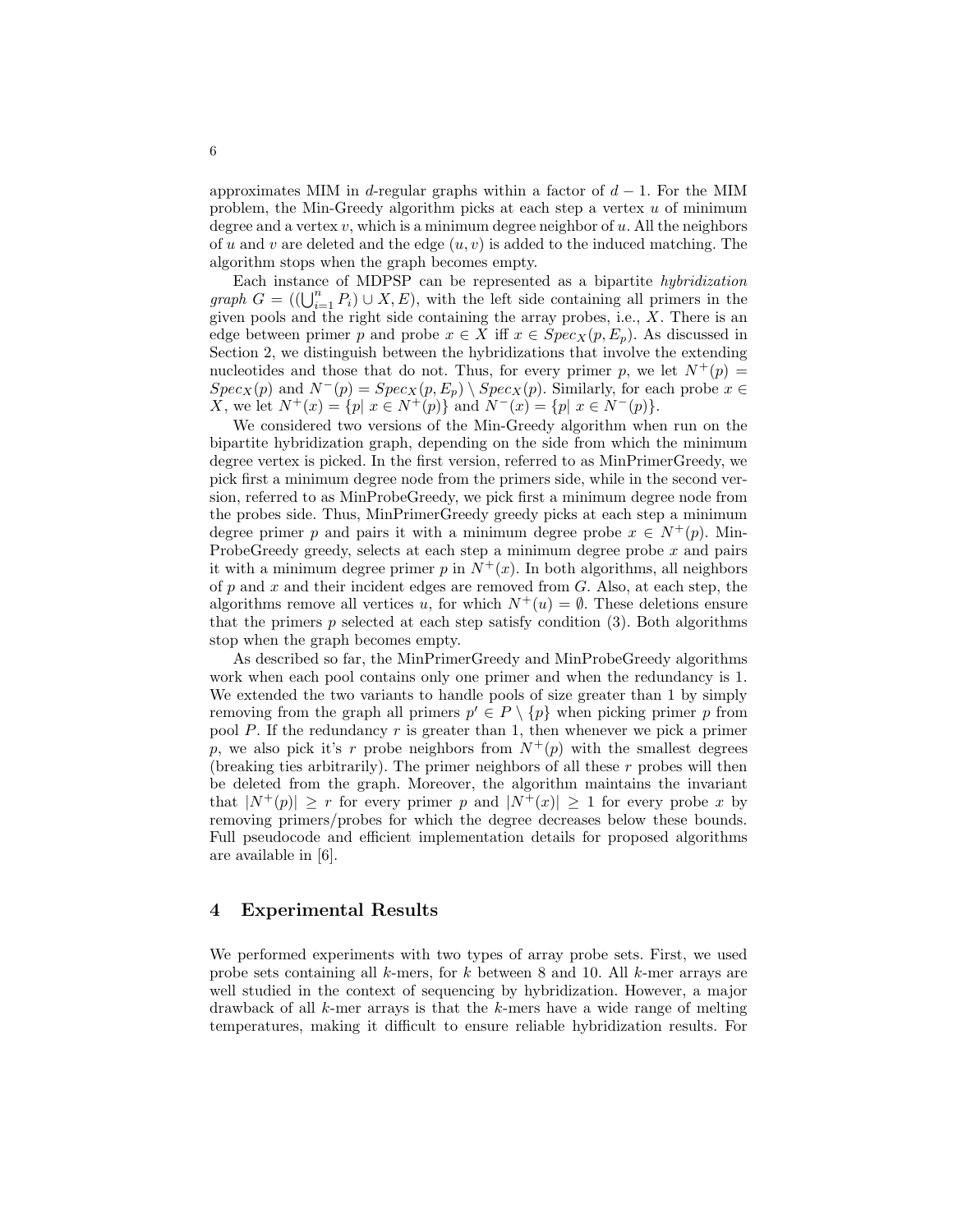Table 1. Number of SBE/SBH assays needed to cover 90 − 95% of extracted reference SNPs using SBE primers of length 20.

| $_{\rm Chr}$   | #           | #         | $\overline{10}$ -mer arrays<br># |                |                |                |                |     | $# 13$ -token arrays |                |                |     |                |                |
|----------------|-------------|-----------|----------------------------------|----------------|----------------|----------------|----------------|-----|----------------------|----------------|----------------|-----|----------------|----------------|
| ID             | Ref.        | Extracted | $r=1$                            |                | $r=2$          |                | $r = 5$        |     | $r = 1$              |                | $r=2$          |     | $r = 5$        |                |
|                | <b>SNPs</b> | Pools     | 90%                              | 95%            | $90\%$         | 95%            | 90%            | 95% | 90%                  | 95%            | 90%            | 95% | 90%            | 95%            |
| 1              | 786058      | 736850    | 5                                | 7              | 8              | 11             | 15             | 24  | 10                   | 14             | 17             | 23  | 39             | 56             |
| $\overline{2}$ | 758368      | 704415    | 5                                | 6              | 7              | 9              | 14             | 18  | 9                    | 12             | 14             | 18  | 32             | 42             |
| 3              | 647918      | 587531    | 5                                | 6              | 7              | 8              | 13             | 16  | 8                    | 10             | 12             | 15  | 26             | 35             |
| $\overline{4}$ | 690063      | 646534    | 5                                | 6              | 7              | 9              | 14             | 17  | 8                    | 10             | 12             | 15  | 26             | 34             |
| 5              | 590891      | 550794    | 5                                | 6              | 6              | 8              | 12             | 16  | 7                    | 10             | 12             | 15  | 26             | 34             |
| 6              | 791255      | 742894    | 10                               | 20             | 14             | 29             | 30             | 54  | 15                   | 29             | 23             | 38  | 49             | 73             |
| 7              | 666932      | 629089    | 6                                | 9              | 8              | 12             | 16             | 25  | 10                   | 15             | 16             | 22  | 36             | 48             |
| 8              | 488654      | 456856    | $\overline{4}$                   | 5              | 5              | 7              | 10             | 12  | 7                    | 8              | 10             | 13  | 22             | 29             |
| 9              | 465325      | 441627    | $\overline{4}$                   | 6              | 6              | 8              | 11             | 17  | 7                    | 10             | 11             | 16  | 26             | 36             |
| 10             | 512165      | 480614    | $\overline{4}$                   | 6              | 6              | 8              | 11             | 16  | 8                    | 10             | 12             | 16  | 27             | 38             |
| 11             | 505641      | 476379    | $\overline{4}$                   | 6              | 6              | 8              | 11             | 15  | 8                    | 10             | 12             | 15  | 26             | 35             |
| 12             | 474310      | 443988    | $\overline{4}$                   | 6              | 6              | 8              | 11             | 18  | $\overline{7}$       | 10             | 11             | 15  | 25             | 36             |
| 13             | 371187      | 347921    | 3                                | 4              | 5              | 6              | 9              | 11  | 5                    | 7              | 8              | 10  | 16             | 22             |
| 14             | 292173      | 271130    | 3                                | $\overline{4}$ | $\overline{4}$ | 5              | 7              | 10  | 5                    | 7              | 8              | 10  | 16             | 23             |
| 15             | 277543      | 258094    | 3                                | $\overline{4}$ | $\overline{4}$ | 5              | 7              | 11  | 5                    | 7              | 8              | 10  | 17             | 24             |
| 16             | 306530      | 288652    | $\overline{4}$                   | 6              | 5              | 9              | 9              | 18  | 7                    | 10             | 11             | 15  | 25             | 35             |
| 17             | 269887      | 249563    | 3                                | 5              | 4              | 8              | 9              | 18  | 7                    | 10             | 11             | 15  | 25             | 37             |
| 18             | 268582      | 250594    | 3                                | 3              | $\overline{4}$ | 5              | 7              | 9   | $\overline{4}$       | 6              | 6              | 8   | 14             | 18             |
| 19             | 212057      | 199221    | $\overline{4}$                   | 6              | 5              | 9              | 11             | 21  | 8                    | 11             | 12             | 17  | 29             | 43             |
| 20             | 292248      | 262567    | 3                                | 4              | 4              | 5              | $\overline{7}$ | 11  | 6                    | 8              | 9              | 12  | 20             | 27             |
| 21             | 148798      | 138825    | $\overline{2}$                   | 3              | 3              | 3              | 5              | 6   | 3                    | 4              | 5              | 6   | 10             | 13             |
| 22             | 175939      | 164632    | 3                                | 4              | 3              | 6              | 6              | 13  | 6                    | 8              | 9              | 12  | 21             | 29             |
| Х              | 380246      | 362778    | 4                                | 6              | 6              | 8              | 10             | 15  | 6                    | 9              | 9              | 13  | 19             | 26             |
| Y              | 50725       | 49372     | $\overline{2}$                   | $\overline{2}$ | $\overline{2}$ | $\overline{2}$ | 3              | 3   | $\overline{2}$       | $\overline{2}$ | $\overline{2}$ | 3   | $\overline{4}$ | $\overline{5}$ |

short oligonucleotides, a good approximation of the melting temperature is obtained using the simple 2-4 rule of Wallace [8], according to which the melting temperature of a probe is approximately twice the number of A and T bases, plus four times the number of C and G bases. As in [9], we define the weight of a DNA string to be the number of A and T bases plus twice the number of C and G bases. For a given integer  $c$ , a DNA string is called a  $c$ -token if it has a weight  $c$  or more and all its proper suffixes have weight strictly less than  $c$ . Since the weight of a c-token is either c or  $c + 1$ , it follows that the 2-4 rule computed melting temperature of c-tokens varies in a range of  $4^{\circ}$ C.

The results of a comprehensive set of experiments comparing the three proposed MDPSP algorithms on both synthetic and genomic datasets are reported in [6]. In Table 1 we report the number of SBE/SBH assays required to cover 90%, respectively 95%, of a total of over 9 million 2-primer pools extracted from the NCBI dbSNP database build 125. We disregarded reference SNPs for which two non-degenerate SBE primers of length 20 could not be determined from the genomic sequence. The results are obtained with a simple MPPP algorithm which iteratively finds maximum  $r$ -decodable pool subsets using the sequential greedy algorithm.

Further improvements in the multiplexing rate can be achieved by optimizing the length of SBE primers (see Figure 2). Notice that constraints (3) imply a minimum length for SBE primers. Increasing the primer length beyond this minimum primer length is at first beneficial, since this increases the number of array probes that hybridize with the primer. However, if primer length increases too much, a larger number of array probes become non-specific, and the multiplexing rate starts to decline.